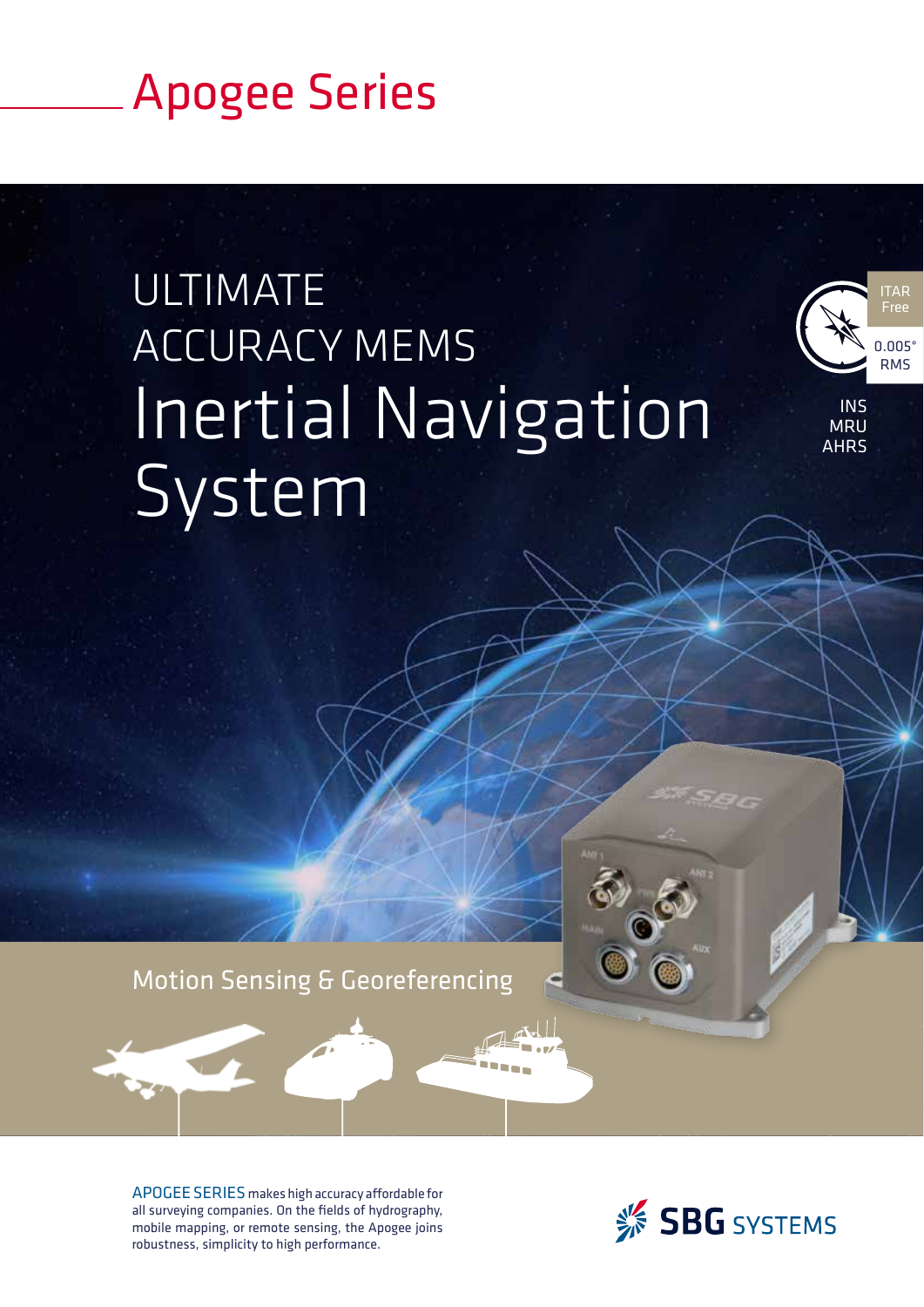## Apogee Series

# HIGH QUALITY HIGH ACCURACY

SBG SYSTEMS manufactures high quality, high accuracy inertial navigation systems from the concept to the production. The Apogee benefits from our high level of expertise in integrated design, IMU calibration, testing, and filtering. Apogee makes high accuracy afordable for all surveying companies.



### Highly Accurate

### ATTITUDE AND POSITION

|                                      | <b>GNSS</b><br>L1/L2/L5 | <b>DGPS</b>      | $RTK^*$       | PPK**         | RTK 60 sec<br>outage | PPK 60 sec<br>outage |
|--------------------------------------|-------------------------|------------------|---------------|---------------|----------------------|----------------------|
| Roll/Pitch                           | $0.01^{\circ}$          | $0.01^\circ$     | $0.008^\circ$ | $0.005^\circ$ | $0.01^{\circ}$       | $0.005^\circ$        |
| Heading - Single antenna             | $0.05^\circ$            | $0.05^\circ$     | $0.02^\circ$  | $0.015^\circ$ | $0.02^\circ$         | $0.015^{\circ}$      |
| Heading - Dual antenna (2m baseline) | $0.02^\circ$            | $0.02^\circ$     | $0.02^\circ$  | $0.015^\circ$ | $0.02^\circ$         | $0.015^{\circ}$      |
| Heading - Dual antenna (4m baseline) | $0.01^\circ$            | $0.01^\circ$     | $0.01^\circ$  | $0.01^\circ$  | $0.02^\circ$         | $0.01^\circ$         |
| Position (X/Y)                       | 0.6 <sub>m</sub>        | 0.3 <sub>m</sub> | 0.01 m        | $< 0.01$ m    | 0.3 <sub>m</sub>     | 0.1 <sub>m</sub>     |
| Altitude (Z)                         | 1.0 <sub>m</sub>        | 0.5 <sub>m</sub> | 0.03 m        | $< 0.02$ m    | 0.1 <sub>m</sub>     | 0.07 <sub>m</sub>    |

### HEAVE (MARINE)

|                 | <b>Accuracy</b> | <b>Wave Period</b> | <b>Remarks</b>                                  |
|-----------------|-----------------|--------------------|-------------------------------------------------|
| Real-time Heave | 5 cm or 5 $%$   | Up to 20 seconds   | Automatic adjustment to<br>every sea conditions |
| Delayed Heave   | 2 cm or $2\%$   | Up to 40 seconds   | On board computation                            |

### VELOCITY AIDED POSITIONING

Odometer (DMI)\*\*\* < 0.1 % of Travelled Distance

#### DVL\*\*\* < 0.2 % of Travelled Distance

*\*Real Time Kinematic*

*\*\* Post-processing Kinematic*

*\*\*\*Depends on velocity aiding accuracy*

*RMS values for typical survey trajectories Performance may be afected by atmospheric conditions, signal multipath, and satellite geometry. All specifications subject to change without notice.*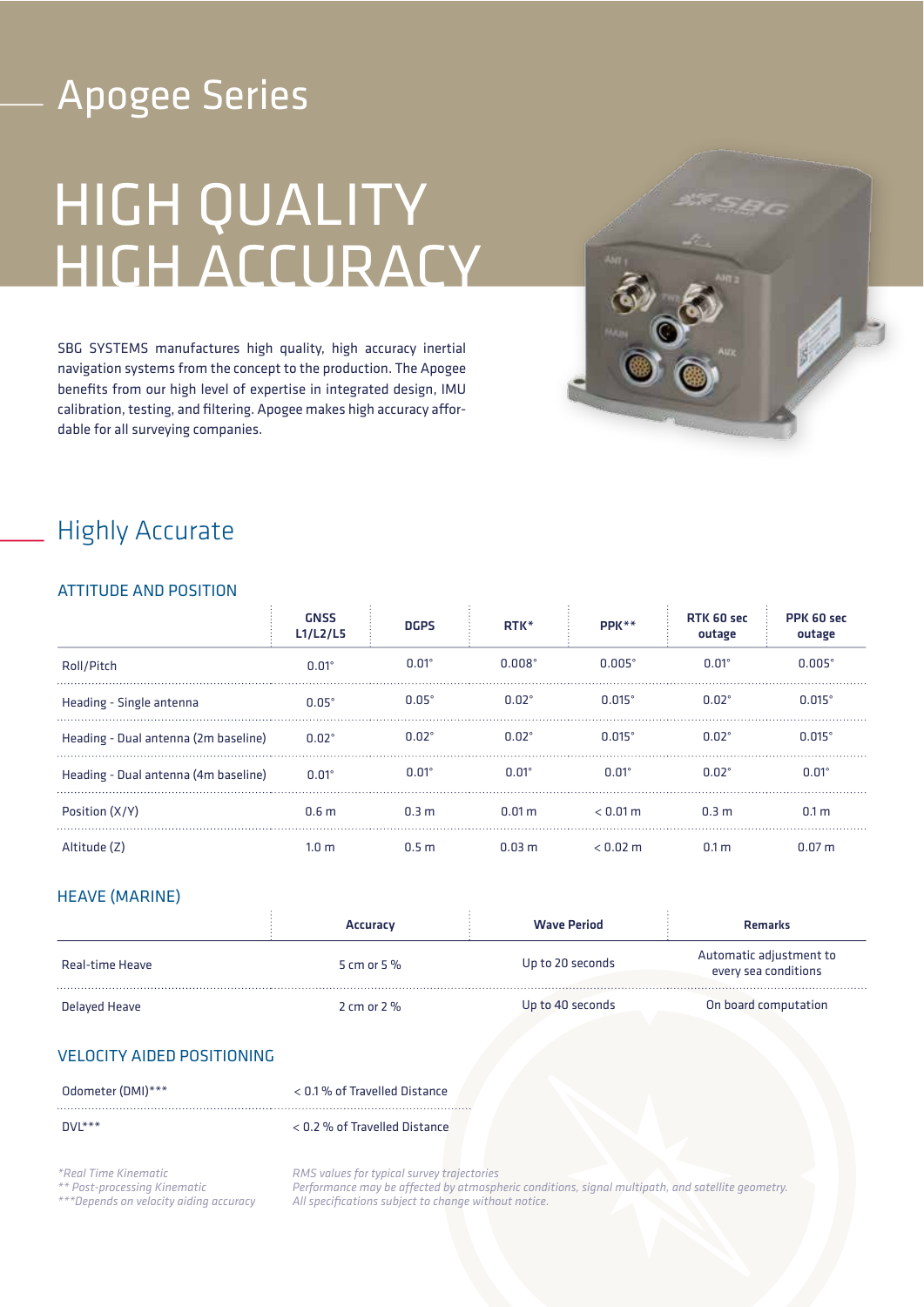# HYDROGRAPHY

## Motion Compensation & Data Georeferencing

### VERY ACCURATE MULTIBEAM SONAR MOTION COMPENSATION

ROBUST POSITION DURING GNSS OUTAGES

8

 $10<sub>7</sub>$ 

DELAYED HEAVE FOR DIFFICULT SEA CONDITIONS

SEAMLESS POST-PROCESSING **WORKFLOW** 

### RIVER & COASTAL **SURVEY**

Georeferencing ashore or near the coast with:

- » TerraStar
- » OmniSTAR (through SplitBox)
- » RTK corrections
- » Post-processing
- » DVL input for river and canal

**SOFTWARE** 

### MARINE DEEP WATER **SURVEY**

*Courtesy of CADDEN*

Georeferencing offshore with:

- » Veripos
- » Marinestar through **SplitBox**
- » Compatible with C-Nav, and Seastar through external receiver
- » Post-processing

### Smooth Workflow

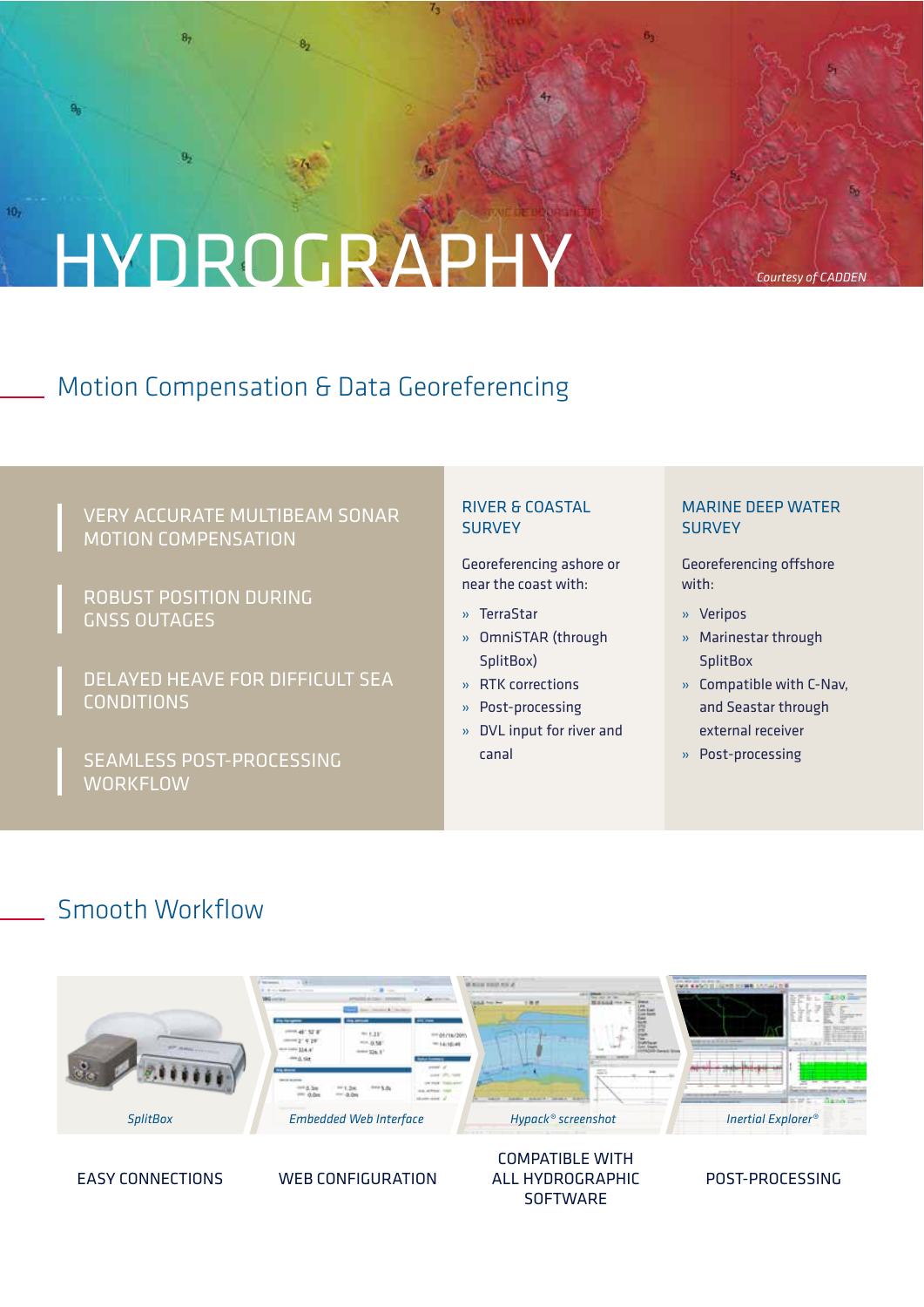# MOBILE MAPPING

## Precise Trajectory & Direct Georeferencing

### ACCURATE TRAJECTORY DURING GNSS OUTAGES

VERY LOW NOISE GYROSCOPES

LATEST GENERATION OF TRI-FREQUENCY GNSS RECEIVER

INTERNAL 8 GB DATA RECORDER

### LAND MOBILE MAPPING

Robust position in urban canyons, forest, tunnels thanks to:

- » Continuous fusion with Inertial and odometer data
- $»$  Real time and off-line RTK corrections
- » Post-processing software
- » Tight GNSS integration for optimal position in multipath environments

### AERIAL SURVEY

High accuracy real-time external orientation and direct georeferencing thanks to:

- » RTK, TerraStar, or OmniSTAR corrections
- » Low latency (3 ms)
- » High resistance to vibrations (can be used on helicopter)
- » Post-processing software

## Easy Integration, Precise Synchronization

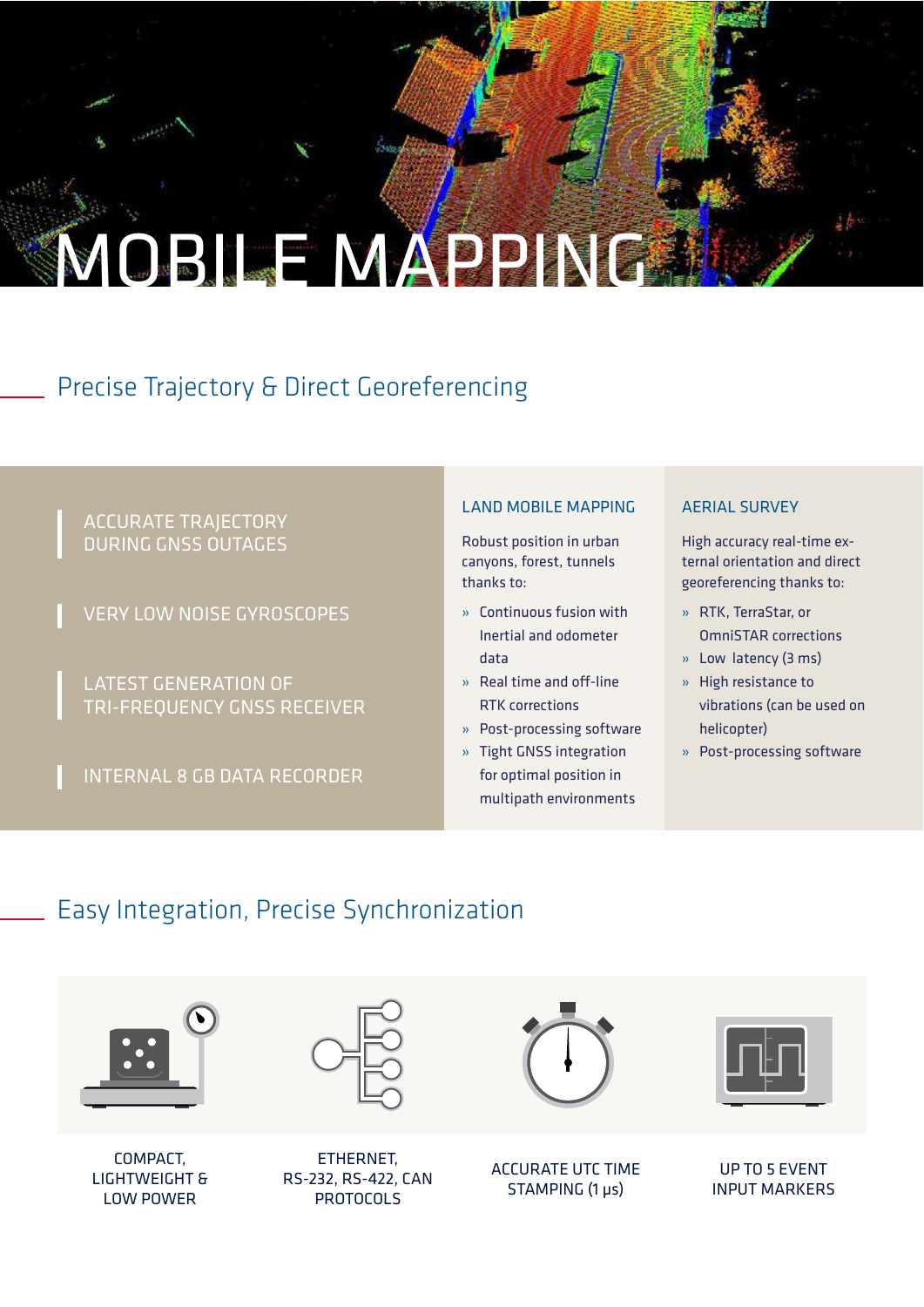## Specifications *Preliminary*

All parameters apply to -20 to 60°C temperature range, unless otherwise stated. Full specifications can be found in the Apogee User Manual available upon request.

### PRODUCT LINE











| <b>Model</b>                 | Apogee-A<br><b>Motion Sensor</b>                             | Apogee-E<br><b>INS &amp; SplitBox GNSS</b>                                              | Apogee-N<br><b>INS/GNSS</b>                                          | Apogee-D<br><b>INS/Dual GNSS</b>                                  |
|------------------------------|--------------------------------------------------------------|-----------------------------------------------------------------------------------------|----------------------------------------------------------------------|-------------------------------------------------------------------|
| Roll, Pitch, Heading         |                                                              |                                                                                         |                                                                      |                                                                   |
| <b>Heave (Marine)</b>        |                                                              |                                                                                         |                                                                      |                                                                   |
| <b>Navigation</b>            |                                                              |                                                                                         |                                                                      |                                                                   |
| <b>GNSS receiver</b>         |                                                              | SplitBox GNSS with Dual<br>antenna<br>L1/L2/L5 GPS + GLONASS<br>Option: GALILEO, BEIDOU | Single-antenna<br>L1/L2/L5 GPS + GLONASS<br>Option: GALILEO, BEIDOU  | Dual-antenna<br>L1/L2/L5 GPS + GLONASS<br>Option: GALILEO, BEIDOU |
| <b>DGPS</b>                  |                                                              |                                                                                         |                                                                      |                                                                   |
| Omnistar / Marinestar*       |                                                              |                                                                                         |                                                                      |                                                                   |
| Terrastar / Veripos*         |                                                              | $\circ$                                                                                 | $\circ$                                                              | $\circ$                                                           |
| <b>RTK 30/30</b>             |                                                              |                                                                                         |                                                                      |                                                                   |
| <b>RTK 10/10</b>             |                                                              | $\circ$                                                                                 |                                                                      |                                                                   |
| <b>RTK</b>                   |                                                              | $\circ$                                                                                 | ۰                                                                    | $\circ$                                                           |
| Post-processing (raw data)** |                                                              | ۰                                                                                       | ۰                                                                    | $\circ$                                                           |
| <b>External Aiding</b>       | GNSS for optimal orientation,<br>heave, and navigation perf. |                                                                                         | Up to two external GNSS receivers, Odometer (DMI), DVL, Depth Sensor |                                                                   |

**• Standard • Option** 

### PHYSICAL CHARACTERISTICS

| <b>Model</b>                                 | Apogee-A/E                                | Apogee-N/D                                |
|----------------------------------------------|-------------------------------------------|-------------------------------------------|
| Weight                                       | $<$ 690 grams<br>1.52 pounds              | $<$ 900 grams<br>1.98 pounds              |
| <b>Dimensions</b><br>$(L \times W \times H)$ | 130 x 100 x 58 mm<br>5.12 x 3.94 x 2.28 " | 130 x 100 x 75 mm<br>5.12 x 3.94 x 2.95 " |
| Consumption                                  | $<$ 3 W                                   | < 5 W / < 7 W                             |
| Supply                                       | 9 to 36 VDC                               | 9 to 36 VDC                               |

### SENSOR PERFORMANCE

|                          | <b>Accelerometers</b>  | <b>Gyroscopes</b> |                                      |
|--------------------------|------------------------|-------------------|--------------------------------------|
| <b>Measurement range</b> | 2g                     | 10 g              | $\frac{1}{2}100$ °/s                 |
| Bias in-run instability  | $<$ 2 $\mu$ g          | $<$ 15 µg         | $: 0.08$ $*$ /hr                     |
| <b>Random walk</b>       | $<$ 15 µg/ $\sqrt{Hz}$ | $<$ 75 $\mu$ g    | $: < 0.012$ $\degree$ / $\sqrt{h}$ r |

### INTERFACE

| <b>Aiding Sensors (input)</b> | 2x GNSS, RTCM, Odometer, DVL, Depth                                                                                            |
|-------------------------------|--------------------------------------------------------------------------------------------------------------------------------|
| <b>Protocols</b>              | Output: NMEA, ASCII, Binary, TSS, Simrad<br>Input: NMEA, Trimble, Novatel, Septentrio,<br>Hemisphere, Veripos, Fugro, PDO, PD6 |
| Output rate                   | 0.1 to 200 Hz                                                                                                                  |
| <b>Logging Capacity</b>       | 8 GB or 48 h @ 200 Hz                                                                                                          |
| <b>Serial RS-232/422</b>      | Model N/D - 2 outputs / 4 inputs                                                                                               |
|                               | Model A/E - 3 outputs / 5 inputs                                                                                               |
| <b>Ethernet</b>               | Full Duplex (10/100 base-T)                                                                                                    |
| <b>CAN</b>                    | 1 CAN 2.0 A/B bus up to 1 Mbit/s                                                                                               |
| <b>Pulses</b>                 | Inputs: PPS, Event marker up to 1 kHz<br>Outputs: SyncOut, Trigger, PPS<br>5 inputs / 2 outputs                                |

#### ENVIRONMENTAL

| IP rating                    | <b>IP68</b>                        |
|------------------------------|------------------------------------|
| <b>Specified temperature</b> | -20 to 60 °C / -4 to 140 °F        |
| <b>Operating temperature</b> | -40 to 71 °C / -40 to 160 °F       |
| <b>MTBF</b> (computed)       | 50.000 hours                       |
| <b>Operating vibrations</b>  | 20 Hz to 2 kHz as per MIL-STD-810G |
|                              | Accelerometer 2 g: 1 g RMS         |
|                              | Accelerometer 10 g: 8 g RMS        |

*\*Subscription available from third party PPP service provider \*\*Raw data are compatible with Novatel Inertial Explorer® software Inertial Explorer® is a registered trademark of NovAtel Inc. All trademarks are property of their respective owners.*

*All specifications subject to change without notice.*